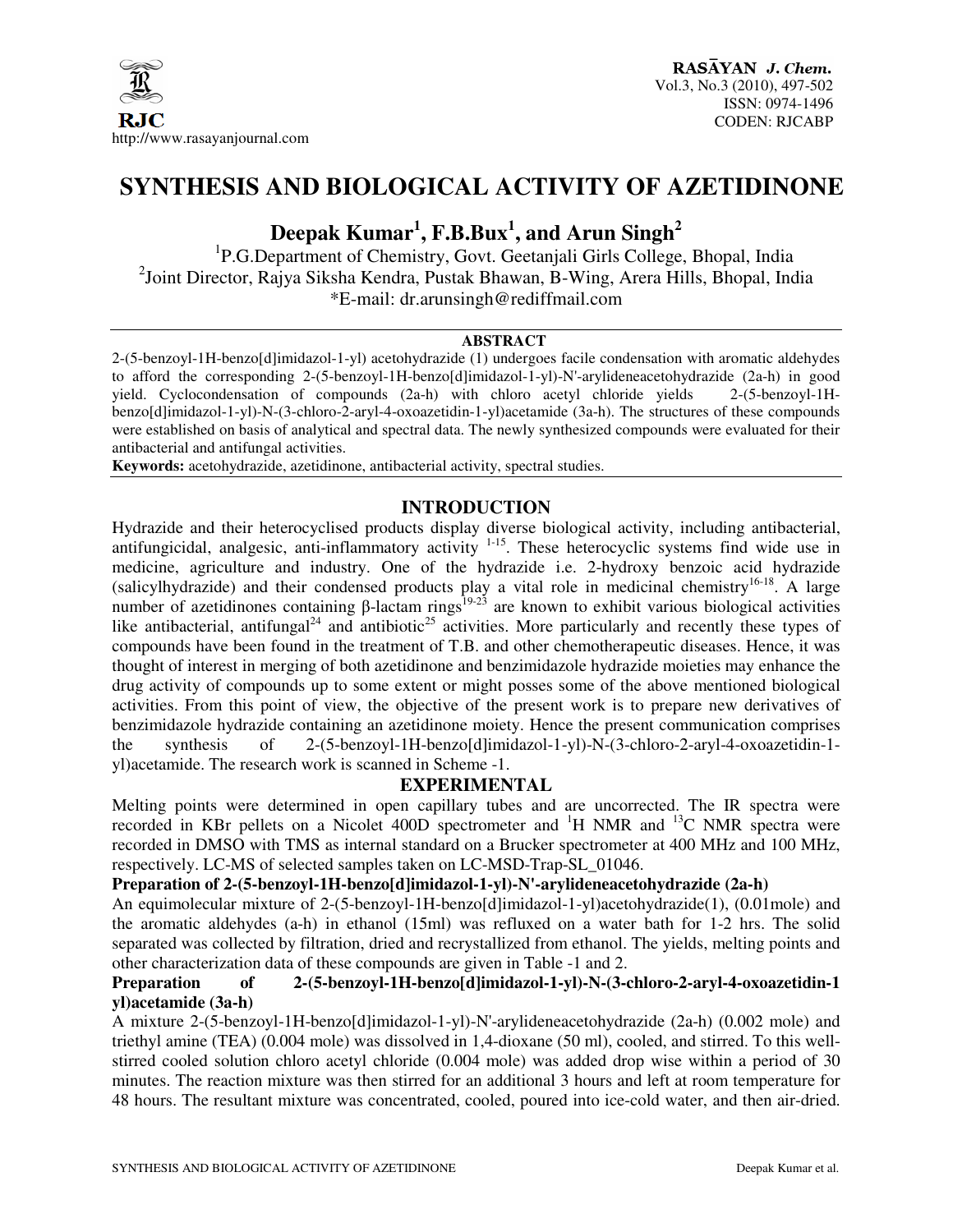The product thus obtained was purified by column chromatography over silica gel using 30% ethyl acetate: 70% benzene as eluent. Recrystallization from ether/n-hexane gave white powered of  $N - (3$ chloro-2-oxo-4-aryl- azetidin-1-yl)-2-hydroxy-benzamide) (3a-h), which was obtained in 56-74% yield. All the compounds were characterized by analytical and spectral data (Table  $-3 \& 4$ ) of the compounds is assigned in Scheme -1.

#### **Biological Screening**

#### *Antibacterial activities*

Antibacterial activities of all the compounds were studied against gram-positive bacteria (*Staphylococcus aureus and Bacillus subtilis*) and gram-negative bacteria (*E.coli, and klebsiella promioe*) at a concentration of 50µg/ml by agar cup plate method. Methanol system was used as control in this method. Under similar condition using tetracycline as a standard for comparison carried out control experiment. The area of inhibition of zone measured in mm. Compound 3c, 3f and 3g were found more active against the above microbes. Other compounds found to be less or moderate active than tetracycline (Table -5).

### *Antifungal Activities*

The fungicidal activity of all the compounds was studied at 1000 ppm concentration in vitro. Plant pathogenic organisms used were *Nigrospora Sp, Aspergillus Niger, Botrydepladia thiobromine, and Rhizopus nigricum*, *Fusarium oxyporium*. The antifungal activity of all the compounds (3a-h) was measured on each of these plant pathogenic strains on a potato dextrose agar (PDA) medium. Such a PDA medium contained potato 200gm, dextrose 20gm, agar 20gm and water one liter. Five days old cultures were employed. The compounds to be tested were suspended (1000ppm) in a PDA medium and autoclaved at  $120^{\circ}$  C for 15 min. at 15atm.pressure. These medium were poured into sterile Petri plates and the organisms were inoculated after cooling the Petri plates. The percentage inhibition for fungi was calculated after five days using the formula given below:

#### **Percentage of inhibition =**  $100(X-Y) / X$

Where,  $X =$  Area of colony in control plate

 $Y =$  Area of colony in test plate

The fungicidal activity displayed by various compounds (3a-h) is shown in Table - 6.

## **RESULTS AND DISCUSSION**

It was observed that 2-(5-benzoyl-1H-benzo[d]imidazol-1-yl)acetohydrazide (1) on condensation with aromatic aldehydes to yield 2-(5-benzoyl-1H-benzo[d]imidazol-1-yl)-N'-arylideneacetohydrazide (2ah).The structures of (2a-h) were confirmed by elemental analysis and IR spectra showing absorption band at 1628-1645(C=N), 3020-3080 cm<sup>-1</sup> (C-H, of Ar.), 1720-1750 cm<sup>-1</sup> (-CO), 2815-2850 cm<sup>-1</sup> (-OCH<sub>3</sub>),3450- $3485 \text{cm}^1(-OH)$ ,  $2950$ ,  $1370 \text{ cm}^{-1}$  ( $-CH_3$ ). The C, H, N analysis and  $H$  NMR data of all compounds are presented in Table -1 and 2.

The cyclocondensation of (2a-h) with chloroacetylchloride resulted in formation of 2-(5-benzoyl-1Hbenzo[d]imidazol-1-yl)-N-(3-chloro-2-aryl-4-oxoazetidin-1-yl) acetamide (3a-h). The structures assigned to (3a-h) were supported by the elemental analysis and IR spectra showing absorption bands at 1750-1760 (C=O of monocyclic β-lactam), 3035-3090 cm<sup>-1</sup> (C-H, of Ar.), 3450-3550 cm<sup>-1</sup> (-OH), 2820-2850 cm<sup>-1</sup> (-OCH<sub>3</sub>), 2950, 1370 cm<sup>-1</sup> (-CH<sub>3</sub>). The C, H, N analysis and <sup>1</sup>H-NMR data of all compounds are presented in Table -3 and 4

The examination of data reveals that the elemental contents are consistence with the predicted structure shown in scheme -1.The IR data also direct for assignment of the predicted structure. The final structure of all compounds is confirmed by LC-MS data of selected samples. The LC-MS of samples 3b and 3e give the molecular ion peak (m/z) at 490 and 474 respectively. These values are corresponds to their molecular weight.

#### **ACKNOWLEDGEMENTS**

The authors are thankful to authorities of P.G. Department of Chemistry, Govt. Geetanjali Girls College Bhopal, India and Rajya Siksha Kendra, Pustak Bhawan, Bhopal, India for providing basic facilities for the present work.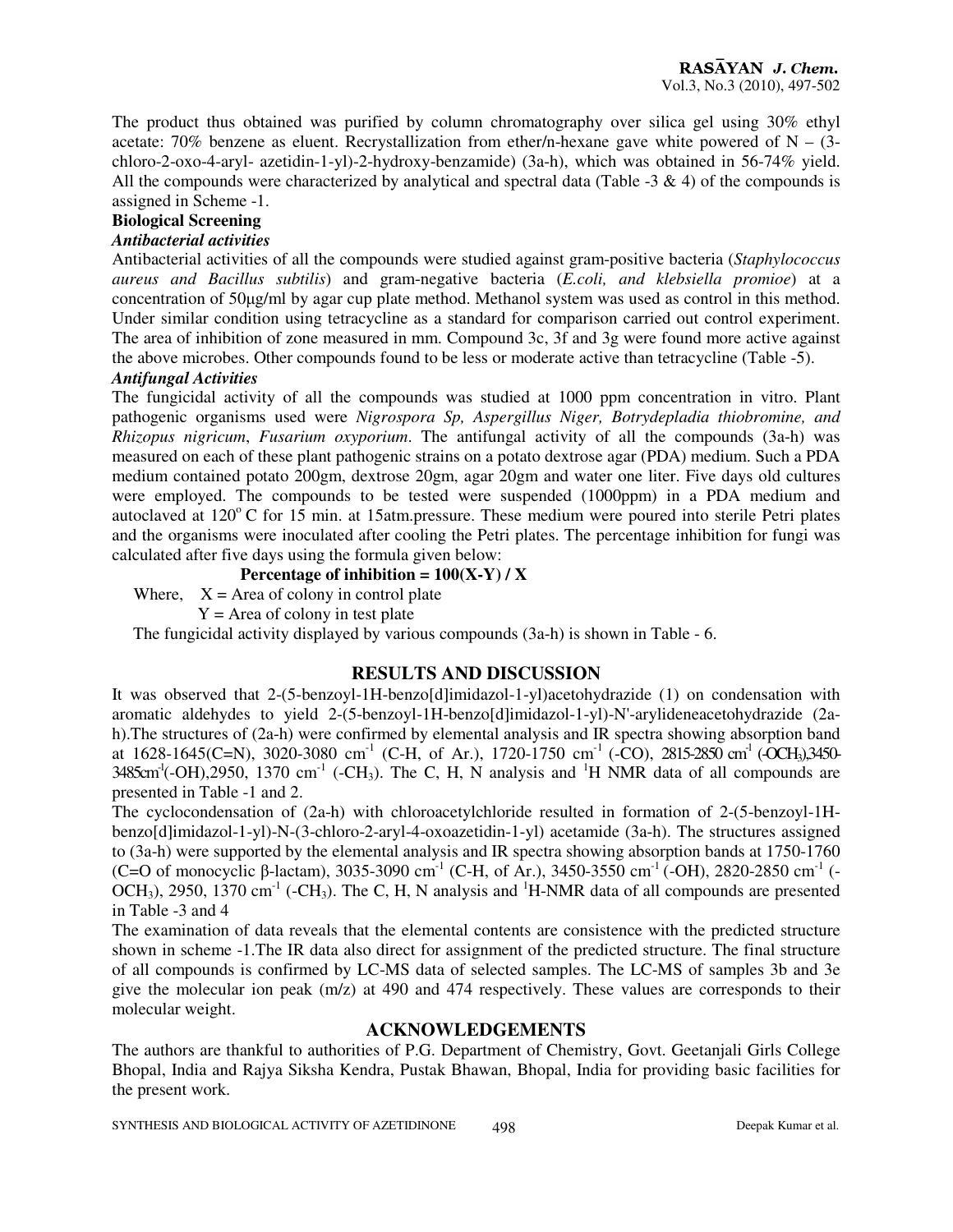

2-(5-benzcyl-1H-benzc[ $d$ ]imidazcl-1-yl)- $N$ -(3-chlcrc-2-aryl-4-cxcazetidin-1-yl)acetamide

 $(3a-h)$ 

|                         |                                                                                                                                 | Scheme - 1                                            |                                                                       |
|-------------------------|---------------------------------------------------------------------------------------------------------------------------------|-------------------------------------------------------|-----------------------------------------------------------------------|
| Where, $R = (a) C_6H_5$ |                                                                                                                                 | (b) 4-OCH <sub>3</sub> -C <sub>6</sub> H <sub>4</sub> | (c) 4-OH-C <sub>6</sub> H <sub>4</sub>                                |
|                         | (d) 2-OH-C <sub>6</sub> H <sub>4</sub>                                                                                          | (e) 4-CH <sub>3</sub> -C <sub>6</sub> H <sub>4</sub>  | (f) 3,4-CH <sub>2</sub> O <sub>2</sub> -C <sub>6</sub> H <sub>4</sub> |
|                         | (g) 4-OH-3-OCH <sub>3</sub> -C <sub>6</sub> H <sub>3</sub> (h) 3,4-C <sub>2</sub> H <sub>5</sub> -C <sub>6</sub> H <sub>4</sub> |                                                       |                                                                       |

Table-1: Analytical Data and elemental analysis of compounds (2a-h)

| Compd.         | Molecular                         |       | M.P.<br>${}^{0}C$ | Elemental Analysis |        |       |        |       |        |
|----------------|-----------------------------------|-------|-------------------|--------------------|--------|-------|--------|-------|--------|
|                | formula<br>(Mol.wt.)              | Yield |                   |                    | $\%C$  |       | $\%$ H |       | $\%N$  |
|                |                                   |       |                   | Found              | Calcd. | Found | Calcd. | Found | Calcd. |
| 2a             | $C_{23}H_{28}N_4O_2$<br>(382)     | 88    | 238               | 72.1               | 72.25  | 4.7   | 4.71   | 14.6  | 14.65  |
| 2 <sub>b</sub> | $C_{24}H_{20}N_{4}O_{3}$<br>(412) | 81    | 243               | 69.9               | 69.90  | 4.8   | 4.85   | 13.5  | 13.59  |

SYNTHESIS AND BIOLOGICAL ACTIVITY OF AZETIDINONE 499 Deepak Kumar et al.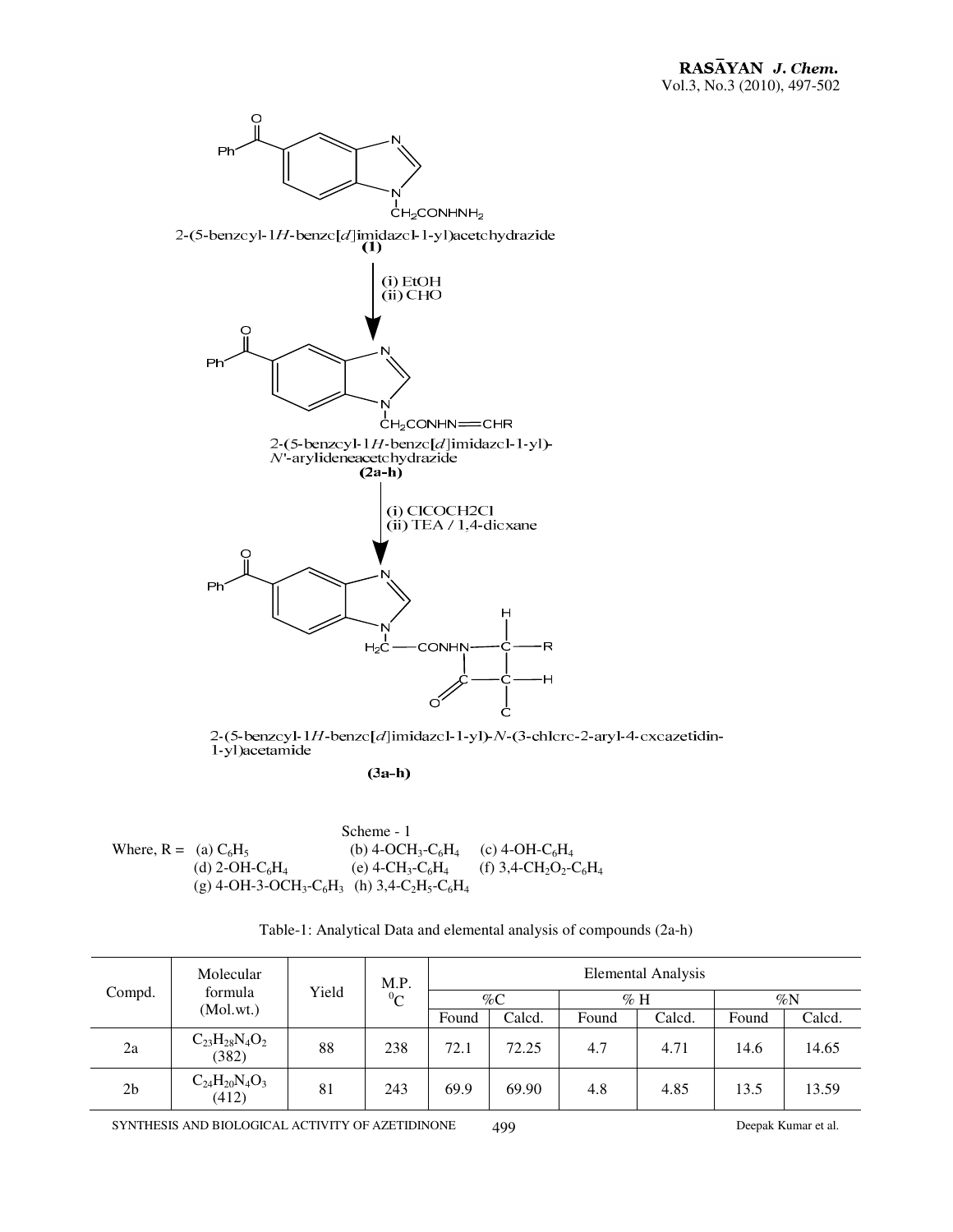**RASAYAN J. Chem.**<br>Vol.3, No.3 (2010), 497-502

| 2c | $C_{23}H_{18}N_4O_3$<br>(398)     | 78 | 240 | 69.2 | 69.34 | 4.5 | 4.52 | 13.9 | 14.07 |
|----|-----------------------------------|----|-----|------|-------|-----|------|------|-------|
| 2d | $C_{23}H_{18}N_4O_3$<br>(398)     | 84 | 237 | 69.3 | 69.34 | 4.5 | 4.52 | 14.0 | 14.07 |
| 2e | $C_{24}H_{20}N_{4}O_{2}$<br>(396) | 80 | 242 | 72.6 | 72.72 | 4.9 | 5.05 | 14.0 | 14.14 |
| 2f | $C_{24}H_{18}N_4O_4$<br>(426)     | 82 | 246 | 67.5 | 67.60 | 4.1 | 4.22 | 13.1 | 13.14 |
| 2g | $C_{24}H_{20}N_4O_4$<br>(328)     | 79 | 248 | 67.2 | 67.28 | 4.6 | 4.67 | 12.9 | 13.08 |
| 2h | $C_{27}H_{26}N_4O_2$<br>(438)     | 76 | 259 | 73.9 | 73.97 | 5.9 | 5.93 | 12.7 | 12.78 |

Table-2: Spectral data of compounds (2a-h)

|                | <sup>1</sup> H NMR ( $\delta$ , ppm) |          |         |                          |                          |                          |                                                                           |                                |  |  |  |  |  |
|----------------|--------------------------------------|----------|---------|--------------------------|--------------------------|--------------------------|---------------------------------------------------------------------------|--------------------------------|--|--|--|--|--|
| Compd.         | $Ar-H$                               | -CONH    | $-NECH$ | $-CH3$                   | $-OCH3$                  | $-OH$                    | $-OC2H5$                                                                  | -OCH <sub>2</sub> O-<br>cyclic |  |  |  |  |  |
| 2a             | $6.5 - 7.9$<br>(m, 14H)              | 11.80(s) | 8.4(s)  | $\overline{\phantom{a}}$ | $\overline{\phantom{a}}$ |                          | -                                                                         |                                |  |  |  |  |  |
| 2 <sub>b</sub> | $6.5 - 7.9$<br>(m, 13H)              | 11.80(s) | 8.4(s)  | $\overline{\phantom{a}}$ | 3.9(s)                   |                          | -                                                                         |                                |  |  |  |  |  |
| 2c             | $6.5 - 7.9$<br>(m, 13H)              | 11.80(s) | 8.4(s)  | $\overline{\phantom{0}}$ | $\overline{\phantom{a}}$ | 11.20(s)                 | -                                                                         |                                |  |  |  |  |  |
| 2d             | $6.5 - 7.9$<br>(m, 13H)              | 11.80(s) | 8.8(s)  | $\blacksquare$           | $\overline{\phantom{a}}$ | 11.20(s)                 | $\overline{\phantom{0}}$                                                  |                                |  |  |  |  |  |
| 2e             | $6.5 - 7.9$<br>(m, 13H)              | 11.80(s) | 8.4(s)  | 2.4(s)                   | $\overline{\phantom{a}}$ | $\overline{\phantom{a}}$ | $\overline{\phantom{a}}$                                                  |                                |  |  |  |  |  |
| 2f             | $6.5 - 7.9$<br>(m, 12H)              | 11.80(s) | 8.4(s)  | $\overline{\phantom{a}}$ | ۰                        |                          | $\overline{\phantom{a}}$                                                  | $6.09$ 2H (s)                  |  |  |  |  |  |
| 2g             | $6.5 - 7.9$<br>(m, 12H)              | 11.80(s) | 8.4(s)  | $\overline{\phantom{a}}$ | 3.9(s)                   | 11.20(s)                 | $\overline{\phantom{a}}$                                                  |                                |  |  |  |  |  |
| 2h             | $6.5 - 7.9$<br>(m, 12H)              | 11.80(s) | 8.4(s)  | $\overline{\phantom{a}}$ | $\overline{\phantom{a}}$ |                          | 4.0, 4H,<br>(q,)(CH <sub>2</sub> )<br>1.33, 6H, (t)<br>(CH <sub>3</sub> ) |                                |  |  |  |  |  |

Table-3:Analytical data and elemental analysis of Compounds (3a-h)

|                | Molecular formula                  |       | M.P. | <b>Elemental Analysis</b> |        |        |        |       |        |  |
|----------------|------------------------------------|-------|------|---------------------------|--------|--------|--------|-------|--------|--|
| Compd.         | (Mol.wt.)                          | Yield |      | $\%C$<br>${}^{0}C$        |        | $\%$ H |        | $\%N$ |        |  |
|                |                                    |       |      | Found                     | Calcd. | Found  | Calcd. | Found | Calcd. |  |
| 3a             | $C_{25}H_{19}N_4O_3Cl$<br>(458.50) | 62    | 242  | 65.4                      | 65.43  | 4.1    | 4.14   | 12.2  | 12.21  |  |
| 3 <sub>b</sub> | $C_{26}H_{21}N_4O_4Cl$<br>(488.50) | 58    | 254  | 63.8                      | 63.86  | 4.2    | 4.29   | 11.4  | 11.46  |  |
| 3c             | $C_{25}H_{19}N_4O_4Cl$<br>(474.50) | 57    | 246  | 63.2                      | 63.22  | 3.9    | 4.00   | 11.7  | 11.80  |  |
| 3d             | $C_{25}H_{19}N_4O_4Cl$             | 56    | 245  | 63.2                      | 63.22  | 3.9    | 4.00   | 11.8  | 11.80  |  |

SYNTHESIS AND BIOLOGICAL ACTIVITY OF AZETIDINONE 500 Deepak Kumar et al.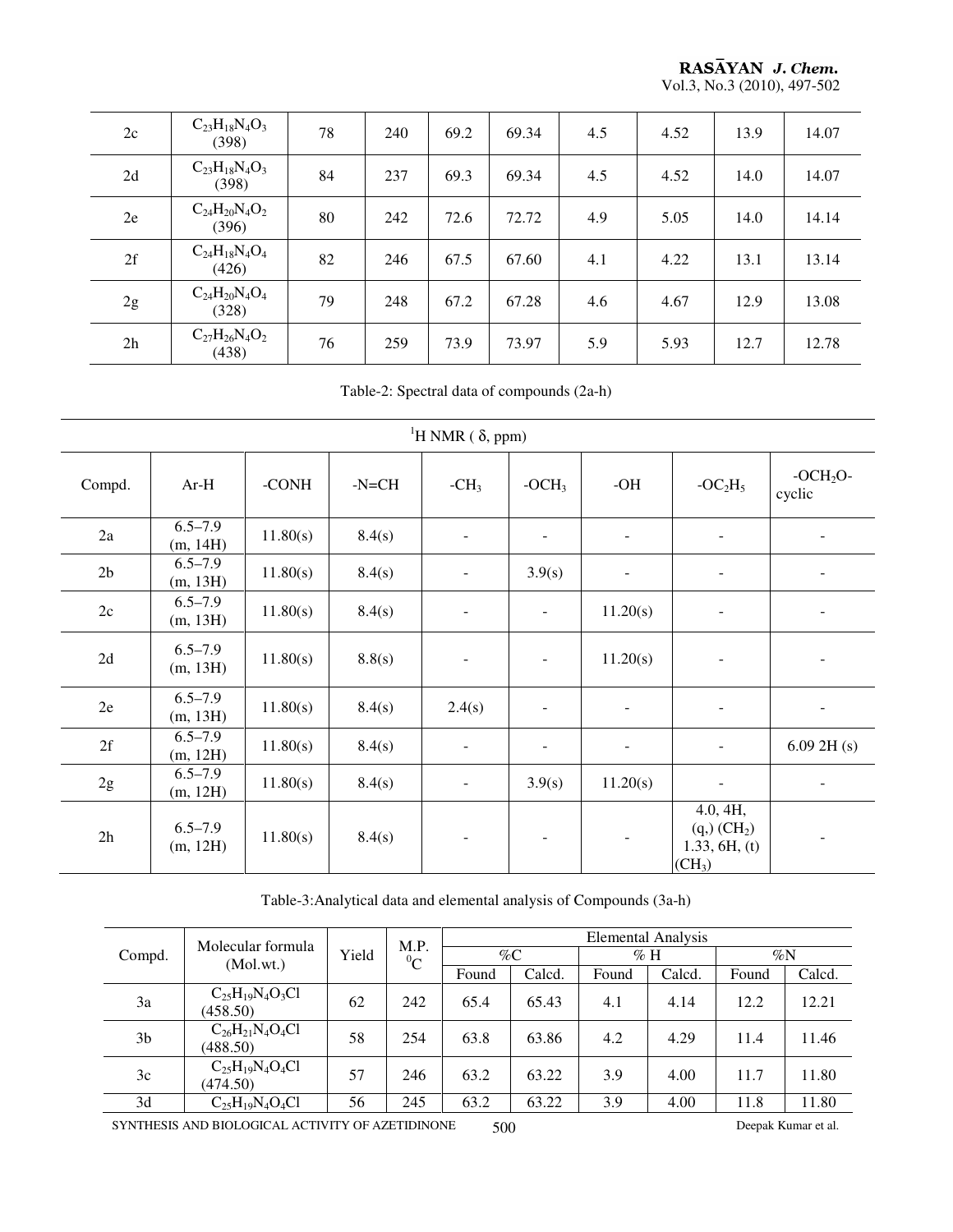|    | (474.50)                           |    |     |      |       |     |      |      |       |
|----|------------------------------------|----|-----|------|-------|-----|------|------|-------|
| 3e | $C_{26}H_{21}N_4O_3Cl$<br>(472.50) | 49 | 247 | 66.0 | 66.03 | 4.4 | 4.44 | 11.8 | 11.85 |
| 3f | $C_{26}H_{19}N_4O_5Cl$<br>(502.50) | 51 | 253 | 62.0 | 62.08 | 3.7 | 3.78 | 11.0 | 11.14 |
| 3g | $C_{26}H_{21}N_4O_5Cl$<br>(504.50) | 55 | 254 | 61.8 | 61.84 | 4.0 | 4.16 | 10.9 | 11.10 |
| 3h | $C_{29}H_{27}N_4O_3Cl$<br>(514.50) | 46 | 264 | 67.6 | 67.63 | 5.2 | 5.24 | 10.8 | 10.88 |

Table-4: Spectral data of compounds (3a-h)

|                | <sup>1</sup> H NMR ( $\delta$ , ppm) |                |                         |        |                          |                          |                                                    |        |                          |  |  |  |
|----------------|--------------------------------------|----------------|-------------------------|--------|--------------------------|--------------------------|----------------------------------------------------|--------|--------------------------|--|--|--|
| Compd.         | $C_2-H$                              | $C_3-H$        | $Ar-H$                  | $-CH3$ | $-OCH3$                  | -OH                      | $-OC2H5$                                           | -CONH  | $-OCH2O-$<br>cyclic      |  |  |  |
| 3a             | 5.0<br>(d, 1H)                       | 5.5<br>(d, 1H) | 6.9-7.9<br>(m, 14H)     |        |                          | $\overline{\phantom{a}}$ |                                                    | 7.8(s) |                          |  |  |  |
| 3 <sub>b</sub> | 5.0<br>(d, 1H)                       | 5.5<br>(d, 1H) | $6.9 - 7.9$<br>(m, 13H) |        | 3.9(s)                   | $\overline{\phantom{a}}$ |                                                    | 7.8(s) |                          |  |  |  |
| 3c             | 5.0<br>(d, 1H)                       | 5.5<br>(d, 1H) | $6.9 - 7.9$<br>(m, 13H) |        |                          | 11.20(s)                 |                                                    | 7.8(s) |                          |  |  |  |
| 3d             | 5.0<br>(d, 1H)                       | 5.5<br>(d, 1H) | $6.9 - 7.9$<br>(m, 13H) |        | $\overline{\phantom{a}}$ | 11.20(s)                 |                                                    | 7.8(s) |                          |  |  |  |
| 3e             | 5.0<br>(d, 1H)                       | 5.5<br>(d, 1H) | $6.9 - 7.9$<br>(m, 13H) | 2.4(s) | $\overline{\phantom{a}}$ | $\overline{\phantom{a}}$ | $\overline{\phantom{a}}$                           | 7.8(s) | $\overline{\phantom{a}}$ |  |  |  |
| 3f             | 5.0<br>(d, 1H)                       | 5.5<br>(d, 1H) | 6.9-7.9<br>(m, 12H)     |        | $\overline{\phantom{a}}$ | $\overline{\phantom{a}}$ | $\overline{\phantom{a}}$                           | 7.8(s) | 6.092H<br>(s)            |  |  |  |
| 3g             | 5.0<br>(d, 1H)                       | 5.5<br>(d, 1H) | $6.9 - 7.9$<br>(m, 12H) |        | 3.9(s)                   | 11.20(s)                 | $\overline{\phantom{a}}$                           | 7.8(s) |                          |  |  |  |
| 3h             | 5.0<br>(d, 1H)                       | 5.5<br>(d, 1H) | 6.9-7.9<br>(m, 12H)     |        |                          | -                        | 4.0, 4H, (q) $(CH2)1.33$ ,<br>$6H_{1}(t) (CH_{3})$ | 7.8(s) |                          |  |  |  |

#### **REFERENCES**

- 1. M. R. Shiradkar, K. K. Murahari, H. R. Gangadasu, T. Suresh, C. C. Kalyan, D. Panchal, R. Kaur, P. Burange, J. Ghogare, V. Mokale, M. Raut, *Bioorg. Med. Chem.***, 15**, 3997(2007).
- 2. Y. Janin, *Bioorg. Med. Chem*.**,15**, 2479(2007)
- 3. E. Gursoy, N. Guzeldemirci-Ulusoy, *Eur. J. Med. Chem.***,42**, 320(2007).
- 4. M. R. Rao, K. Hart, N. Devanna and K. B. Chandrasekhar, *Asian J. Chem.*, **20**, 1402 (2008).
- 5. K. B. Kaymakcioglu, E. E. Oruc, S. Unsalan, F. Kandemirli, N. Shvets, S. Rollas,D.Anatholy*, Eur. J. Med. Chem*, **41**, 1253(2006).
- 6. R. Kalsi, M. Shrimali, T. N.Bhalla, J. P.Barthwal, *Indian J. Pharm. Sci*., **41**, 353 (2006).
- 7. S. Gemma, G. Kukreja, C. Fattorusso, M. Persico, M. Romano, M. Altarelli,L. Savini, G. Campiani, E. Fattorusso, N. Basilico, *Bioorg. Med. Chem. Lett*.**16**, 5384(2006).
- 8. D. Sriram, P. Yogeeswari, K. Madhu, *Bioorg. Med. Chem. Lett.,* **15**, 4502(2005).
- 9. A. Nayyar, R. Jain, *Curr. Med. Chem.,* **12**, 1873(2005).
- 10. R. M. Fikry, N. A. Ismael, A. A. El-Bahnasawy, A. A. Sayed El-Ahl., *Phos. Sulf and Silicon.,* **179**, 1227(2004).
- 11. A. Walcourt, M. Loyevsky, D. B. Lovejoy, V. R. Gordeuk, D. R. Richardson, *Int. J. Biochem. Cell Biol.,* **36**, 401(2004).
- 12. M. G. Mamolo, V. Falagiani, D. Zampieri, L. Vio, E. Banfi, G. Scialino, *Farmaco,***58**, 631(2003).
- 13. N. Terzioglu, A. Gursoy, *Eur. J. Med. Chem.***, 38**, 781(2003).
- 14. S. G. Kucukguzel, E. E. Oruc, S. Rollas, F. Sahin, A. Ozbek, *Eur. J. Med. Chem*., **37**,197(2002).
- 15. S. Rollas, N. Gulerman, Erdeniz, H., *Farmaco,* **57**, 171 (2002).

SYNTHESIS AND BIOLOGICAL ACTIVITY OF AZETIDINONE 501 501 Deepak Kumar et al.